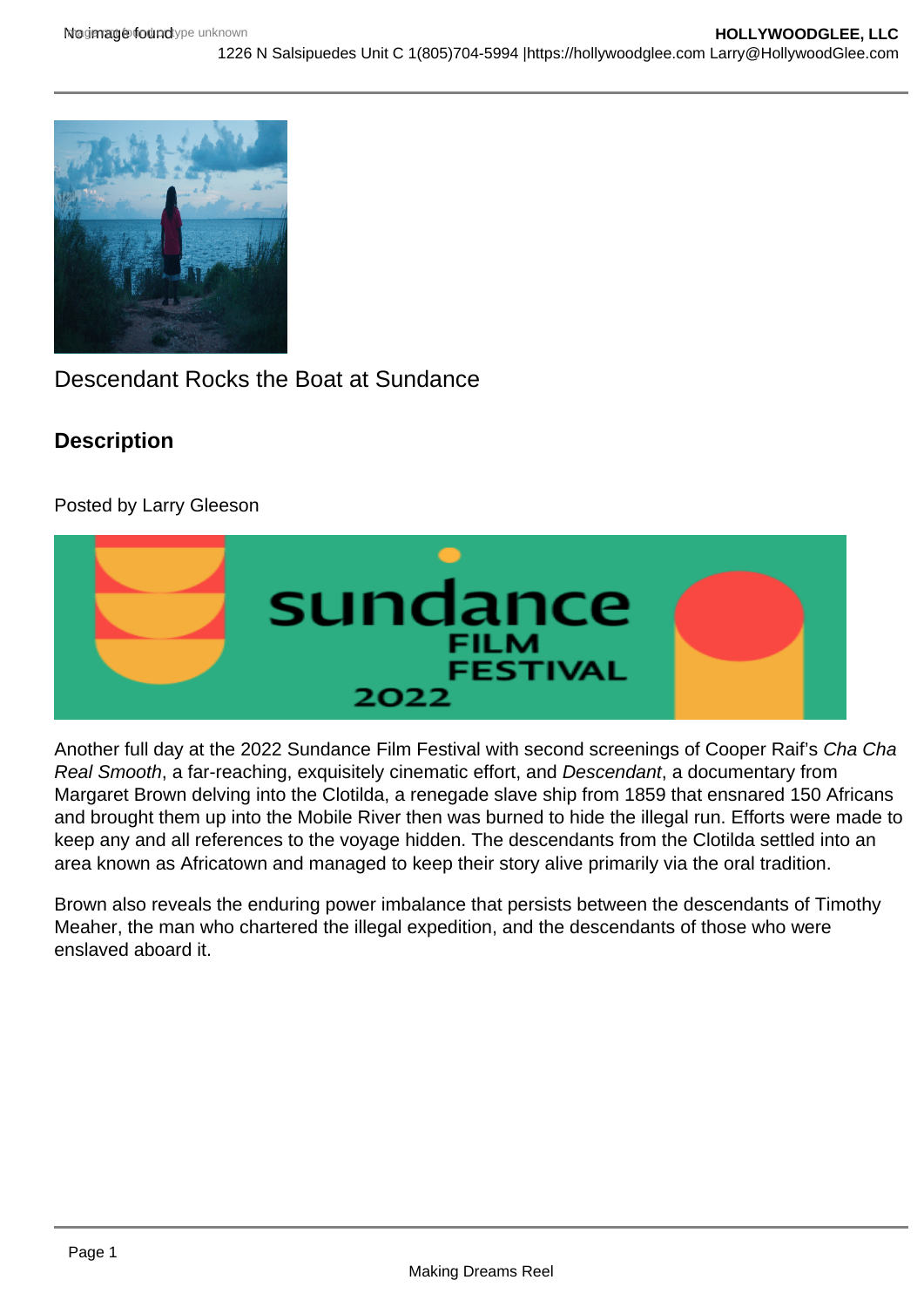Cooper Raif, left, and Dakota star in Cha Cha Real Smooth premiering at the 2022 Sundance Film Festival. (Photo courtesy of Sundance Institute)

Cha Cha Real Smooth, like its central character, Andrew, portrayed by Raif, struggles to find its footing. Nevertheless, it is a sweetly sentimental story with a strong production design with a bountiful color pallette. Raif writes, directs, and stars with significant support from seasoned pros Dakota Johnson, Leslie Mann, and Brad Garrett. Raif is a remarkable talent comparable to the young Canadian filmmaker extraordinaire, Xavier Dolan. Of note, this is Dakota Johnson's third film of the year (Lost Daughter premiered at the 2021 Telluride Film Festival) and her second Sundance film, following the highly compelling and well-executed story, Am I OK? from Tig Notaro and Stephanie Allyne. Stay tuned for more on Am I OK?

So many films, so little time…

Until next time, I'll see you at the movies!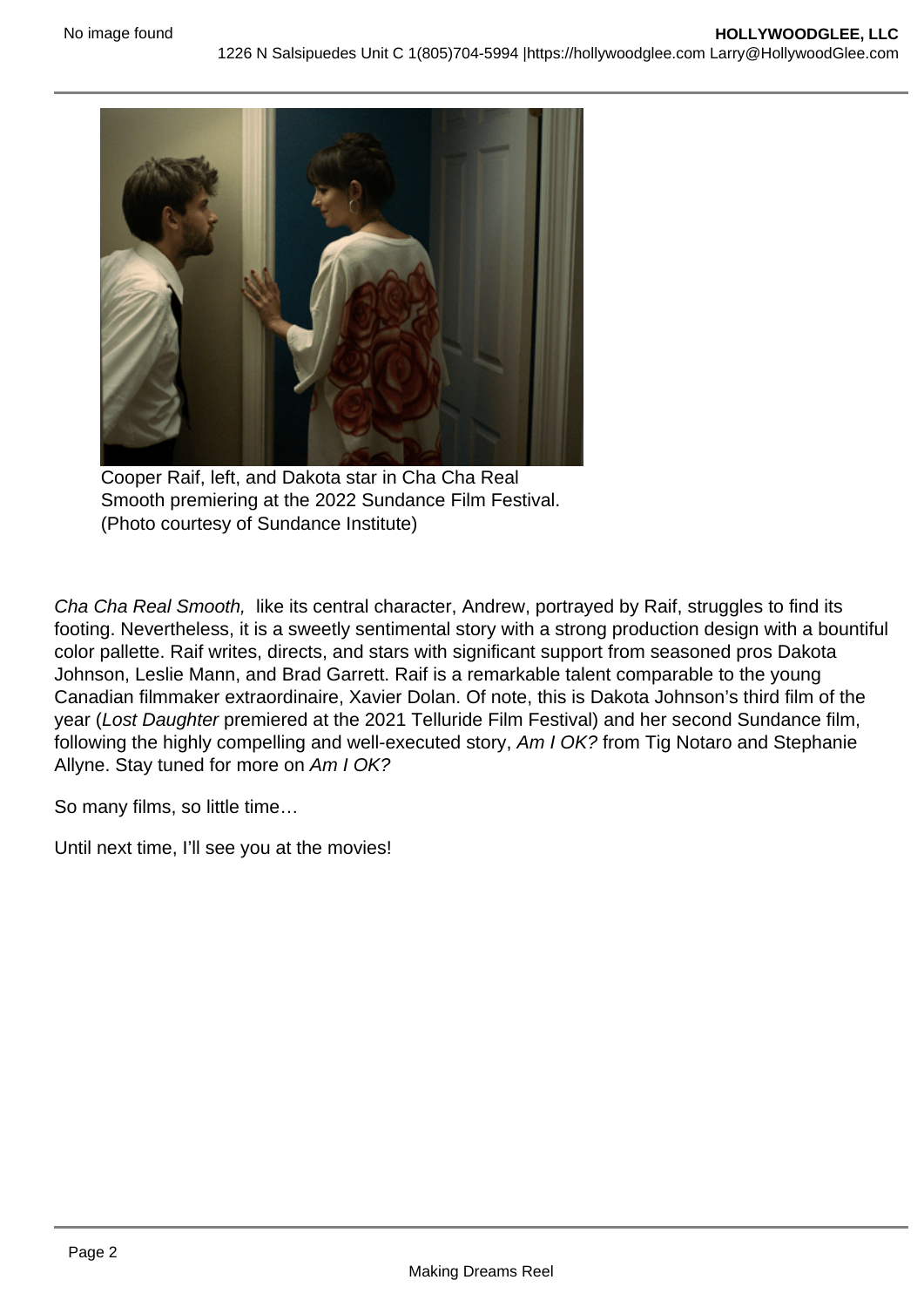Larry Gleeson/HollywoodGlee at the 2020 Sundance Film Festival, Park City, Utah.

## **Category**

- 1. #Sundance
- 2. Documentary
- 3. Feature Film
- 4. Sundance
- 5. Sundance Film Festival
- 6. Sundance Film Festival 2022

## Tags

1. Brad Garrett